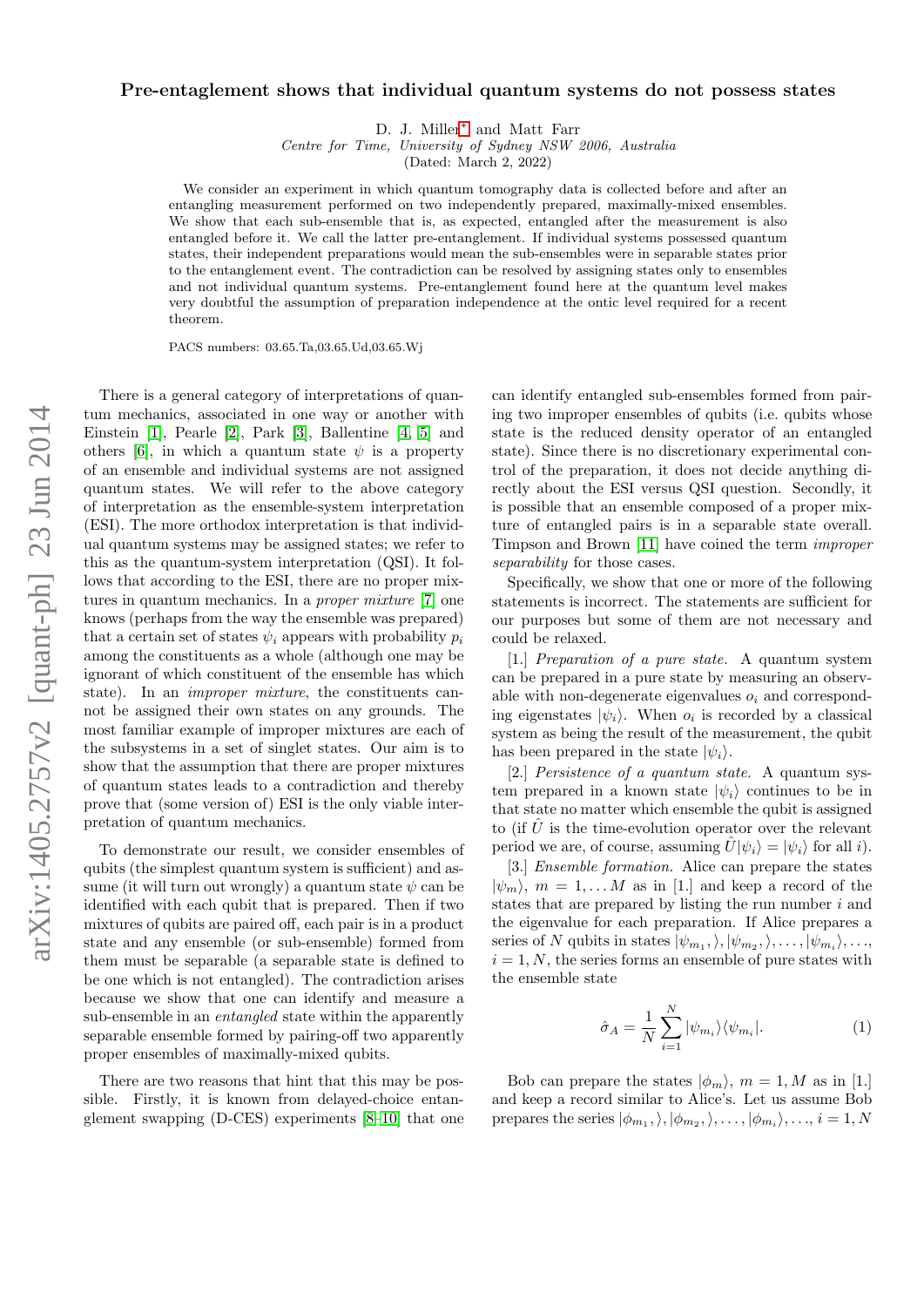with the ensemble state

$$
\hat{\sigma}_B = \frac{1}{N} \sum_{i=1}^{N} |\phi_{m_i}\rangle \langle \phi_{m_i}|.
$$
 (2)

Then one can form an ensemble of pairs of qubits with the state

$$
\hat{\rho}_{AB} = \frac{1}{N^2} \sum_{i=1}^{N} |\psi_{m_i}\rangle \langle \psi_{m_i} | \otimes |\phi_{m_i}\rangle \langle \phi_{m_i} |.
$$
 (3)

The ensemble is a proper mixture because its members are identifiable by the records of run numbers and eigenvalues. It is separable because the partial transpose of  $\hat{\rho}$ is the state itself and therefore has positive eigenvalues [\[12\]](#page-4-2). An ensemble formed in the above way will be called a proper, separable ensemble.

[4.] Sub-ensemble formation. (a) By choosing a subset of runs of an experiment  $i \in \{\eta\}$  based on experimentally reproducible criteria, one can form a systematicallyselected sub-ensemble.

(b) If this procedure is applied to the labelled qubits that Alice and Bob have prepared, the state of the subensemble is

$$
\hat{\rho}_{\{\eta\}} = \frac{1}{N_{\eta}^2} \sum_{i \in \{\eta\}} |\psi_{m_i}\rangle \langle \psi_{m_i}| \otimes |\phi_{m_i}\rangle \langle \phi_{m_i}| \qquad (4)
$$

where  $N_{\eta}$  is the number of members of the set  $\{\eta\}$ . All sub-ensembles formed in that way from Alice's and Bob's qubits are proper, separable ensembles.

[5.] Quantum tomography. The state of a sub-ensemble of pairs of qubits with  $i \in \{\eta\}$  can be determined by quantum tomography (QT) [\[13\]](#page-4-3). The quantities needed for QT can be calculated from the procedures of standard quantum mechanics.

In [4.] the requirement "experimentally reproducible criteria" for a "systematically-selected sub-ensemble" means that if the whole experiment is repeated many times, one can identify a sub-ensemble in the same state in the same way each time. A randomly chosen subensemble may appear to possess its own "state" but if that differs from the ensemble from which it is chosen, it is due merely to a statistical fluctuation entirely consistent with the sub-ensemble having the same state as the ensemble as a whole.

As shown in Fig. 1, in each run  $i$  of the experiment, Alice chooses at random but with equal probability to prepare a qubit in one of the orthogonal states  $|\psi_1\rangle$  or  $|\psi_2\rangle$ . Bob does the same for the orthogonal states  $|\phi_1\rangle$  or  $|\phi_2\rangle$  independently of (e.g. at space-like separation from) Alice. The states of Alice's and Bob's ensembles are respectively

$$
\hat{\sigma}_A = \hat{\sigma}_B = \hat{I}/2 \tag{5}
$$

where  $\hat{I}$  is the identity operator in a two-dimensional



 $\frac{\partial_1 u}{\partial x} = \frac{1}{N^2} e^{i\frac{\pi}{2} \left( \frac{1}{2} \right) \cos \lambda / (\nu_m / 8) \cos \lambda / (\nu_m / 18) \cos \lambda / (\nu_m / 18) \cos \lambda / (\nu_m / 18) \cos \lambda / (\nu_m / 18) \cos \lambda / (\nu_m / 18) \cos \lambda / (\nu_m / 18) \cos \lambda / (\nu_m / 18) \cos \lambda / (\nu_m / 18) \cos \lambda / (\nu_m / 18) \cos \lambda / (\nu_m / 18) \cos \lambda / (\nu_m / 18) \cos \lambda / (\nu_m / 18) \cos \lambda / (\nu$ FIG. 1: Runs  $i = 1$  to  $i = 14$  of a much longer series of runs of the experiment are shown. In each run, Alice chooses at random but with equal probability to prepare qubits in one of the orthogonal states  $|\psi_1\rangle$  or  $|\psi_2\rangle$ . Bob does the same for the orthogonal states  $|\phi_1\rangle$  or  $|\phi_2\rangle$ . Each qubit is subject to a quantum tomography measurement  $P_A$  and  $P_B$  respectively and then the qubits are entangled at Q. After the entangling measurement Q, each emerging qubit is subject to another quantum tomography measurement  $R_C$  or  $R_D$  respectively. The runs  $i \in {\Phi^+}$  for which  $\ket{\Phi^+}$  is obtained at Q are noted and a state is constructed from the  $P_A$  and  $P_B$  tomography data, and also from the  $R_C$  and  $R_D$  tomography data, for those runs. The state constructed from  $P_A$  and  $P_B$  prior to the entangling measurement at  $Q$  is the same as the state constructed from  $R_C$  and  $R_D$  after  $Q$ .

of their respective qubits to one projective measurement suitable for quantum tomography  $(QT)$  [\[13\]](#page-4-3) chosen independently and randomly. They each record the run number  $i$  and the result and pass their qubit to the next stage irrespective of the outcome. Next, an entangling measurement of the observable Q with the entangled eigenstates  $|\Phi_n\rangle$ ,  $n = 1, 4$  (e.g. the Bell states [\[14\]](#page-4-4)) is performed on each pair  $i$ . Finally, independent QT measurements  $R_C$  and  $R_D$  are performed on each qubit emerging from the Q measurement and the run number and result is recorded.

For convenience, we will consider the runs  $i \in {\Phi^+}$ for which the Q measurement outcome is the Bell state  $|\Phi^+\rangle = \frac{1}{4}$  $\frac{1}{2}(|0\rangle_C |0\rangle_D + |1\rangle_C |1\rangle_D)$ . The runs  $i \in {\Phi^+}$ form a systematically-selected sub-ensemble of qubits prepared by Alice and Bob which according to steps [1.] to [4.] has the state

<span id="page-1-0"></span>
$$
\hat{\rho}_{\{\Phi^+\}} = \frac{1}{N_{\Phi^+}^2} \sum_{i \in \{\eta\}} |\psi_{m_i}\rangle\langle\psi_{m_i}| \otimes |\phi_{m_i}\rangle\langle\phi_{m_i}| \qquad (6)
$$

which is a proper, separable ensemble.

The state of a sub-ensemble of pairs can be constructed [\[13\]](#page-4-3) from the experimental QT data recorded at the measurements  $P_A$  and  $P_B$  or from the data at  $R_C$  and  $R_D$ . The data to construct the state of a sub-ensemble of pairs of runs  $i \in \{E\}$  consists of joint probabilities like  $P_E[j_A^{\pm} \& k_B^{\pm}]$  where  $P_E[i_A^{\pm}]$  is the probability that the outcome of the measurement on Alice's qubit of an observable  $\hat{\sigma}_i$  is the eigenvalue  $i^{\pm}$ , where  $\hat{\sigma}_i |i^{\pm}\rangle = \pm |i^{\pm}\rangle$ . If  $\hat{\tau}_E$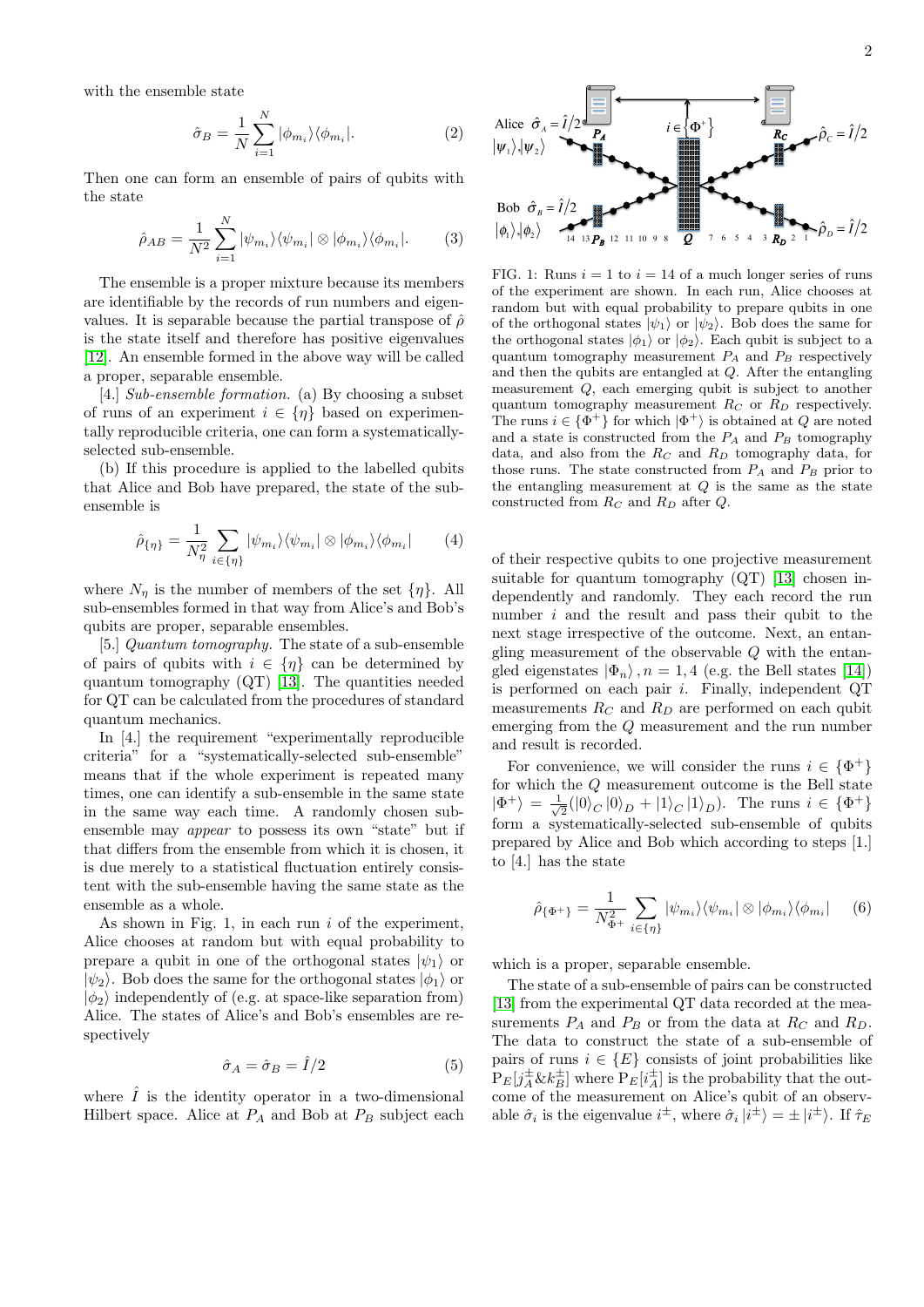is the state of the sub-ensemble

<span id="page-2-0"></span>
$$
\mathcal{P}_E[j_A^{\pm} \& k_B^{\pm}] = \text{Tr}(\hat{\tau}_E(\hat{P}_{j_A^{\pm}} \otimes \hat{P}_{k_B^{\pm}})) \tag{7}
$$

where  $\hat{P}_{i\frac{\pm}{4}} = |i^{\pm}\rangle$   $_{AA} \langle i^{\pm}|$ . The unknown state  $\hat{\tau}_E$  can be constructed from a full set of QT measurements of the probabilities  $P_E[j_A^{\pm} \& k_B^{\pm}]$ .

In the absence of experimental data, we can calculate the required results by applying standard quantum mechanics and hence anticipate the data that would be obtained in an experiment. This was the procedure first applied [\[8\]](#page-3-8) in D-CES and later confirmed in the laboratory (e.g. Ref. [\[9,](#page-3-9) [10\]](#page-4-0)). Because the initial states are maximally mixed, the state for the whole ensemble continues to be  $\hat{I}/2 \otimes \hat{I}/2$  after each stage of the experiment  $(P_A/P_B, Q, R_C/R_D)$ . For the  $R_C/R_D$  data, the required terms come from the probabilities conditional on  $\Phi^+$  which are straightforward

$$
P_{\Phi^+}[j_C^{\pm} \& k_D^{\pm}] = P[j_C^{\pm} \& k_D^{\pm}] \Phi^+]
$$
 (8a)

$$
= \text{Tr}(\hat{P}_{\Phi^+}(\hat{P}_{j_C^{\pm}} \otimes \hat{P}_{k_D^{\pm}})). \tag{8b}
$$

Comparing Eqs. [\(7\)](#page-2-0) and [\(8b\)](#page-2-1), we see, entirely as expected, that the calculated QT data show that the state at the R measurements for the pairs of preparations  $i \in {\Phi^+}$  is indeed  $|\Phi^+\rangle$ .

We can follow the same procedure for the  $P_A$  and  $P_B$ measurements for the same ensemble of runs  $i \in {\Phi^+}$ 

$$
P_{\Phi^+}[j_A^{\pm} \& k_B^{\pm}] = P[j_A^{\pm} \& k_B^{\pm}] \Phi^+ ] = \frac{P[j_A^{\pm} \& k_B^{\pm} \& \Phi^+]}{P[\Phi^+]} \tag{9a}
$$

$$
= \frac{\text{Tr}((\hat{P}_{j_A^{\pm}} \otimes \hat{P}_{k_B^{\pm}})(\hat{I}/2 \otimes \hat{I}/2)(\hat{P}_{j_A^{\pm}} \otimes \hat{P}_{k_B^{\pm}})\hat{P}_{\Phi^+})}{\text{Tr}((\hat{I}/2 \otimes \hat{I}/2)\hat{P}_{\Phi^+})} \tag{9b}
$$

$$
= \text{Tr}(\hat{P}_{\Phi^+}(\hat{P}_{j_A^{\pm}} \otimes \hat{P}_{k_B^{\pm}})). \tag{9c}
$$

The expression is simple because the source is unbiased [\[15\]](#page-4-5). Comparing Eqs. [\(7\)](#page-2-0) and [\(9c\)](#page-2-2), we see the result is exactly the same: the QT data for the ensemble can be calculated from the state  $|\Phi^+\rangle$ . Consequently, the subensemble made up of the pairs  $i \in {\Phi^+}$  is in an entangled state at both the stage of the  $R$  measurements (Eq. (8b), after the entangling measurement and which we call post-entanglement, and at the stage of the P measurements (Eq. (9c), before the entangling measurement which we call pre-entanglement. Post-entanglement is what is currently called entanglement. Pre-entanglement would show all the characteristics, like violation of the Bell inequality, nonlocality and quantum steering, etc. as post-entanglement.

The same pre-entanglement state  $|\Phi^+\rangle$  results from a calculation for the new procedure of direct measurement of quantum states [\[16,](#page-4-6) [17\]](#page-4-7) and for weak measurement tomography [\[18\]](#page-4-8) applied to the present scenario. Furthermore, what we have called pre-entanglement is used as a resource in measurement-device-independent quantum key distribution [\[19–](#page-4-9)[21\]](#page-4-10).

The pre-entangled state  $|\Phi^+\rangle$  of the sub-ensemble  $i \in$  $\{\Phi^+\}$  contradicts the state given in Eq. [\(6\)](#page-1-0) which, as noted above, is a separable state. This means one or more of the steps [1.] to [5.] in deriving Eq. [\(6\)](#page-1-0) is wrong. Steps [4.(a)] and [5.] are used elsewhere in quantum mechanics. For example, constructing the state of a sub-ensemble from probabilities conditioned on a future measurement via QT is standard procedure in delayed-choice entanglement swapping (D-CES) experiments [\[8](#page-3-8)[–10\]](#page-4-0). Therefore it must be the steps [1.] and [2.] (and applying them in steps [3.] and [4.(b)]) which are in error. In other words the error was due to assigning a state to a qubit according to [1.] above in the first place, i.e. adopting the QSI is not viable. Our argument can easily be generalised to higher dimensional Hilbert spaces and so our most important result is that quantum systems cannot be assigned states.

<span id="page-2-1"></span>Pre-entanglement as presently defined also occurs in D-CES experiments [\[8–](#page-3-8)[10\]](#page-4-0). In both cases, the initial states of each member of a pair is in a maximally-mixed state (a proper mixture according to the QSI for the present case and an improper mixture for D-CES). The difference is that in the present experiment but not D-CES (i) the same pair of qubits is involved in the both the pre-and post-entanglement, (ii) each member of a pair can be prepared in a way chosen by the experimenter and (iii) the choice of preparation can be made independently (e.g. at space like separation). It is these differences which allow us to reach the above conclusion.

<span id="page-2-2"></span>The state of an ensemble or sub-ensemble is determined by the criteria used to select the ensemble. An ensemble or sub-ensemble selected on the basis of the preparation in the present case will be separable. The sub-ensemble  $i \in {\Phi^+}$  selected from the full, maximally mixed ensemble on the basis of the subsequent entangling measurement outcome will be entangled. That the state of a sub-ensemble depends on the selection criteria used to form the sub-ensemble is familiar from the (improper) ensembles involved in post-entanglement. For example, if measurements of  $\hat{\sigma}_i$  and  $\hat{\sigma}_j$  are performed on one a pair of entangled qubits, the other qubit can be selected into four quite different sub-ensembles in the states  $|i^{\pm}\rangle$  and  $|j^{\pm}\rangle$ . Our result is that this procedure of ensemble selection and consequent state assignment applies in other contexts, such as the one considered in Fig. 1. Some other interpretations of quantum mechanics [\[22,](#page-4-11) [23\]](#page-4-12) which do not assign states to individual quantum systems are also consistent with the present result.

Our result impacts on the recent theorem of Pusey, Barrett and Rudolph (PBR) [\[24\]](#page-4-13). In terms of the ontological model concept of Harrigan and Spekkens [\[25\]](#page-4-14), PBR assume that the preparation of a quantum state  $|\psi_i\rangle$  according to the QSI results in the quantum system also acquiring an *ontic* state  $\lambda$  sampled from a proba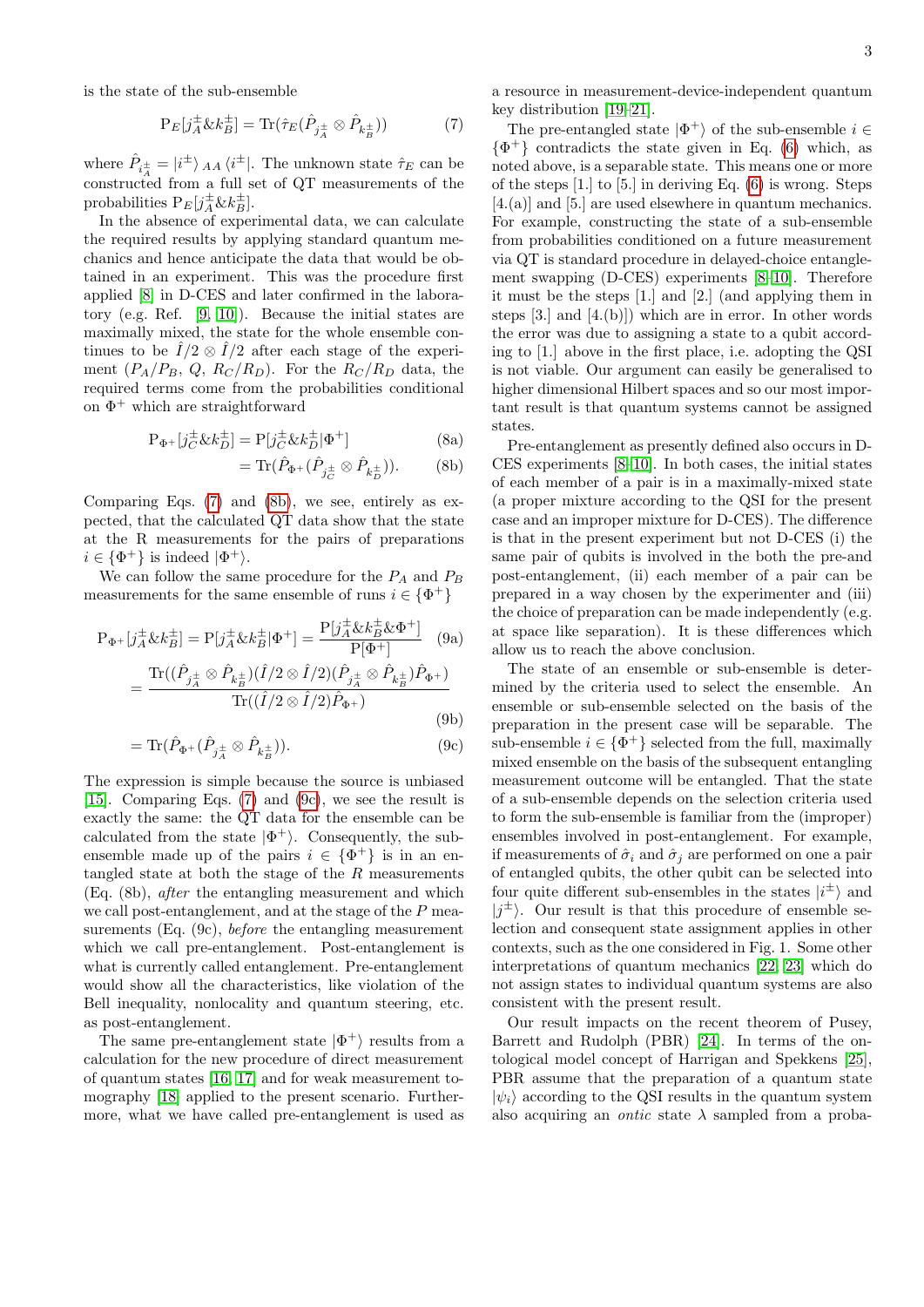bility distribution  $\mu_i(\lambda)$ . A second assumption of preparation independence (PI) is that if two or more systems are prepared independently, the ontic state distribution is the product  $\mu_1(\lambda)\mu_2(\lambda)$ .... The important and surprising result [\[24\]](#page-4-13) of those assumptions is that the supports of the  $\mu_i(\lambda)$  are disjoint. Consequently,  $\mu_i(\lambda)$  uniquely determines  $|\psi_i\rangle$  and so  $|\psi_i\rangle$  itself must be regarded as ontic.

The PBR result requires an entangling measurement and hinges on which of the prepared states lead to which of the entangled outcomes. Our results conflict with two of the PBR assumptions. Firstly, we claim that only subensembles have states, not individual quantum systems. One could perhaps attempt to assign ontic states to ensembles but then the PBR reasoning would mean that the probability distributions of the ensembles involved in the theorem had disjoint support and therefore the ensemble states should be regarded as ontic. Since the state of an ensemble could not be regarded as ontic, the combination of (i) only ensembles have states and (ii) states are ontic would mean that there are no ontological models of quantum mechanics of the form proposed by Harrigan and Spekkens [\[25\]](#page-4-14).

However that consequence does not apply because our results also call into question the assumption of PI required for the PBR theorem. The PBR protocol requires  $n$  independent sources which can be randomly prepared in either of the two non-orthogonal states  $|\psi_0\rangle$  and  $|\psi_1\rangle$ . To relate that to the present result, let independent sources prepare maximally-mixed states by producing equal numbers of states in the basis  $(\psi_0, \psi_0^{\perp})$  or in the basis  $(\psi_1, \psi_1^{\perp}),$  where  $\langle \psi_i^{\perp} | \psi_i \rangle = 0$ . As above, it is possible to identify sub-ensembles that are in entangled states by conditioning on the outcome of the entangling measurement required for the PBR theorem. Therefore, each of the n-tuple input states is a member of an entangled sub-ensemble so PI could not apply to any n-tuple. Nevertheless, the results required for the PBR theorem could be obtained by simply eliminating the runs in which  $\psi_0^{\perp}$  or  $\psi_1^{\perp}$  were involved. Eliminating half of the runs in that way would not alter the fact that the remaining ntuples could have been in entangled sub-ensembles which implies PI could not apply to them.

Note that the failure of PI occurring here for the preentangled sub-ensembles is at the quantum level not just the ontic level required for the PBR theorem. Since the pre- and post-entanglement states are the same, the failure of PI must be at the non-signalling level. Emerson [\[26\]](#page-4-15) and Mansfield [\[27\]](#page-4-16) have shown that non-classical correlations at the non-signalling level are sufficient to prevent the derivation of the PBR theorem. Unlike other investigations of the failure of PI [\[26–](#page-4-15)[28\]](#page-4-17), preparation dependence is here confined to systems which are subsequently entangled. If PI is not assumed [\[28\]](#page-4-17) or is weak-ened [\[26,](#page-4-15) [27\]](#page-4-16), (admittedly contrived) models in which  $\psi$  is not ontic are possible [\[26,](#page-4-15) [28\]](#page-4-17). Therefore some non-trivial assumption is required [\[28,](#page-4-17) [29\]](#page-4-18) if it is to be shown that quantum states are ontic. Quite different assumptions from those which lead to the PBR result are currently being actively explored (see Ref. [30](#page-4-19) and references therein). It will be interesting to investigate those different assumptions in relation to the ESI and pre-entanglement.

Another interesting question is how pre-entanglement comes about. It seems that the pairs of quantum systems have to anticipate in some sense that they are going to be entangled in the future. The idea that measurements can have retrospective (backwards-in-time) influences has been suggested in other contexts in quantum mechanics. These include the nonlocal correlations between pairs in conventional (post-)entangled states (for a discussion, see Ref. [\[31\]](#page-4-20)) and as a quantum information link [\[32–](#page-4-21)[34\]](#page-4-22) in quantum teleportation and other experiments.

Our main result is that independently prepared quantum systems can be in a (pre-)entangled state prior to an entangling measurement performed on them. If individual quantum systems possessed quantum states, their independent preparation would mean they were in a separable state and therefore could not be in an entangled state. This dilemma is avoided if quantum states are assigned only to ensembles of quantum systems. Ensembles selected in different ways can then have different quantum states from which the probabilities of results of experiments performed on the ensembles can be calculated in the usual way. In particular, selecting the ensemble on the basis of a subsequent entangling measurement leads to a "pre-entangled" ensemble state. All mixtures in quantum mechanics should be understood in the same way as the reduced states of the constituents of an entangled state are currently understood. That is, all mixtures in quantum mechanics are improper.

We thank E. Cavalcanti for a very helpful discussion and further comments. M. F. is supported by the John Templeton Foundation through the project New Agendas for the Study of Time.

<span id="page-3-0"></span><sup>∗</sup> [d.miller@sydney.edu.au](mailto:d.miller@sydney.edu.au)

(1992).

- <span id="page-3-1"></span>[1] A. Einstein, J. Franklin. Inst. **221**, 349 (1936).
- <span id="page-3-2"></span>[2] P. Pearle, Am. J. Phys. 35, 742 (1967).
- <span id="page-3-3"></span>[3] J. L. Park, Phil. Sci. 35, 205 (1968).
- <span id="page-3-4"></span>[4] L. E. Ballentine, Rev. Mod. Phys. 42, 358 (1970).
- <span id="page-3-5"></span>[5] L. E. Ballentine, Quantum Mechanics: A Modern Devel-
- <span id="page-3-6"></span>opment (World Scientific, Singapore, 1998), pp. 234-254. [6] D. Home and M. A. B. Whitaker, Phys. Rep. 210, 223
- <span id="page-3-7"></span>[7] d'Espagnat, B. Conceptual Foundations of Quantum Mechanics, 2nd ed. (Perseus, Reading, Mass., 1999), pp. 58- 62.
- <span id="page-3-8"></span>[8] A. Peres, J. Mod. Opt. 47, 139 (2000).
- <span id="page-3-9"></span>[9] X-S. Ma, S. Zotter, J. Kofler, R. Ursin, T. Jennewein,  $\check{C}$ . Brukner, and A. Zeilinger, A. Nature Phys. 8, 479